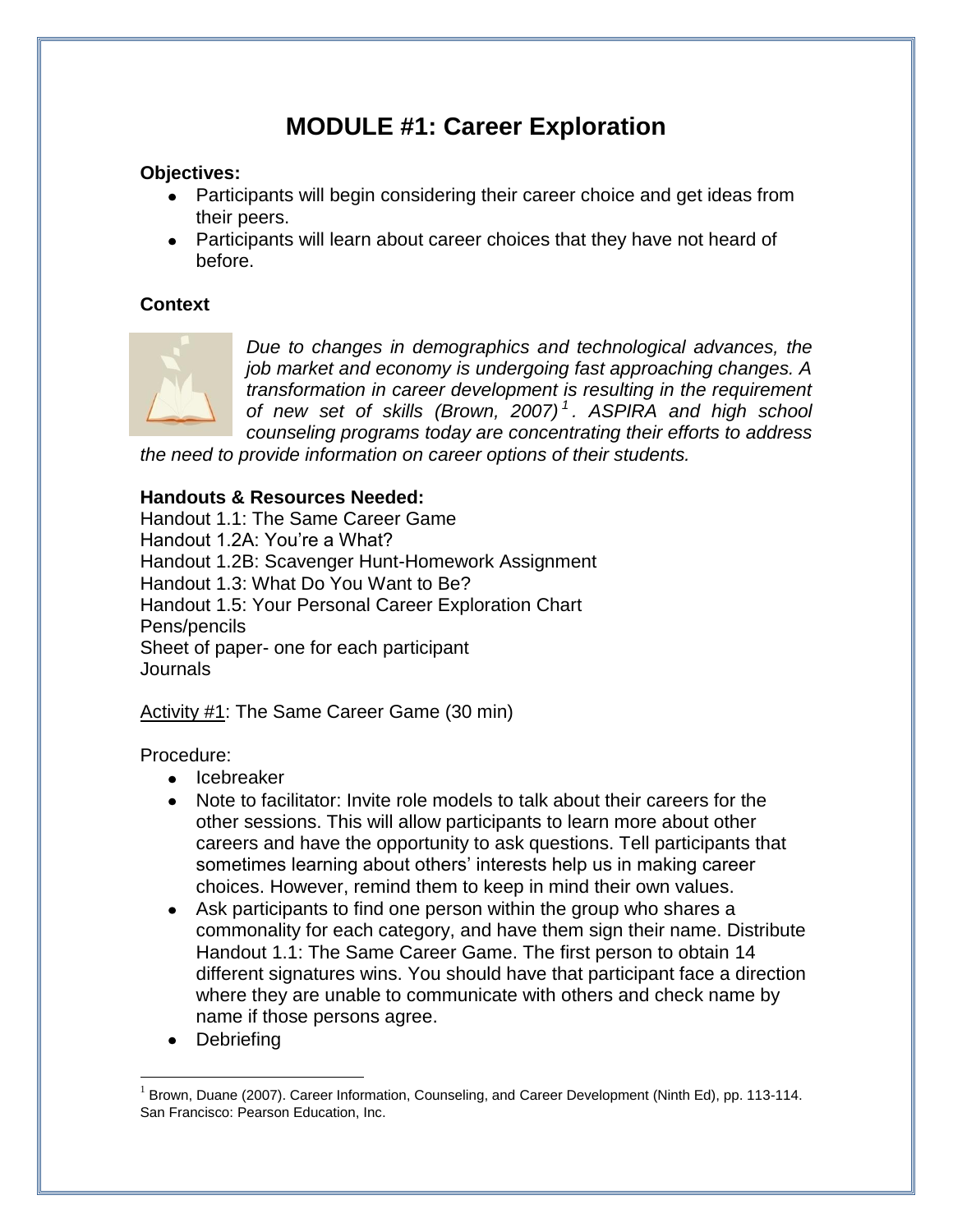#### Activity #2: You're a what? (30 min)

Procedure:

- Icebreaker
- Explain to participants that there are thousands of jobs our there, which makes our career choices more difficult. Yet, the more knowledge about different job possibilities the better it is. During this activity they will learn about careers that they haven't heard of.
- Provide Handout 1.2A: You're a What? And ask participants to match the career below the page with its description. Review and discuss the handout. Asks participants if any of them is interested in any of these career choices. Encourage to pursue further research.
- Debriefing
	- o For homework: Provide Handout 1.2B: Scavenger Hunt-Homework Assignment and ask participants to complete it and to bring it to the next session. Make sure to review this handout and answer any questions.
	- o For more information, tell participants that every two years the U.S Department of Labor develops a handbook, which contains career information such as training and education needed, earnings, expected job prospects, what workers do on the job and working conditions. This source is known as the *Occupational Outlook Handbook* and it can be accessed at [http://www.bls.gov/OCO/.](http://www.bls.gov/OCO/)

#### Activity #3: What Do You Want to Be? (30 min)

Procedure:

- Icebreaker
- Review the homework assignment with participants. Ask them what they learned from that exercise.
- Tell participants that during our childhood people asked us, what do you want to be when you grow up? Some of us may have an idea of the type of work we would like to do; however, people change their minds often. Also, as society undergoes rapid technological changes, new demands arise. People have to adapt to the changes and pursue other options.
- Provide Handout 1.3: What Do You Want to Be? And ask participants to write a list of careers that they know about or sound interesting.
- Ask for volunteers to share their list with the group.
- Debriefing
	- o For homework: Ask participants to select one of the careers areas listed on Handout 1.1 and conduct research. Tell them to search for educational requirements, and job description. Remind them to take notes so that they can present their findings during the following session.
	- o Remind participants to access the *Occupational Outlook Handbook*  at [http://www.bls.gov/OCO/.](http://www.bls.gov/OCO/)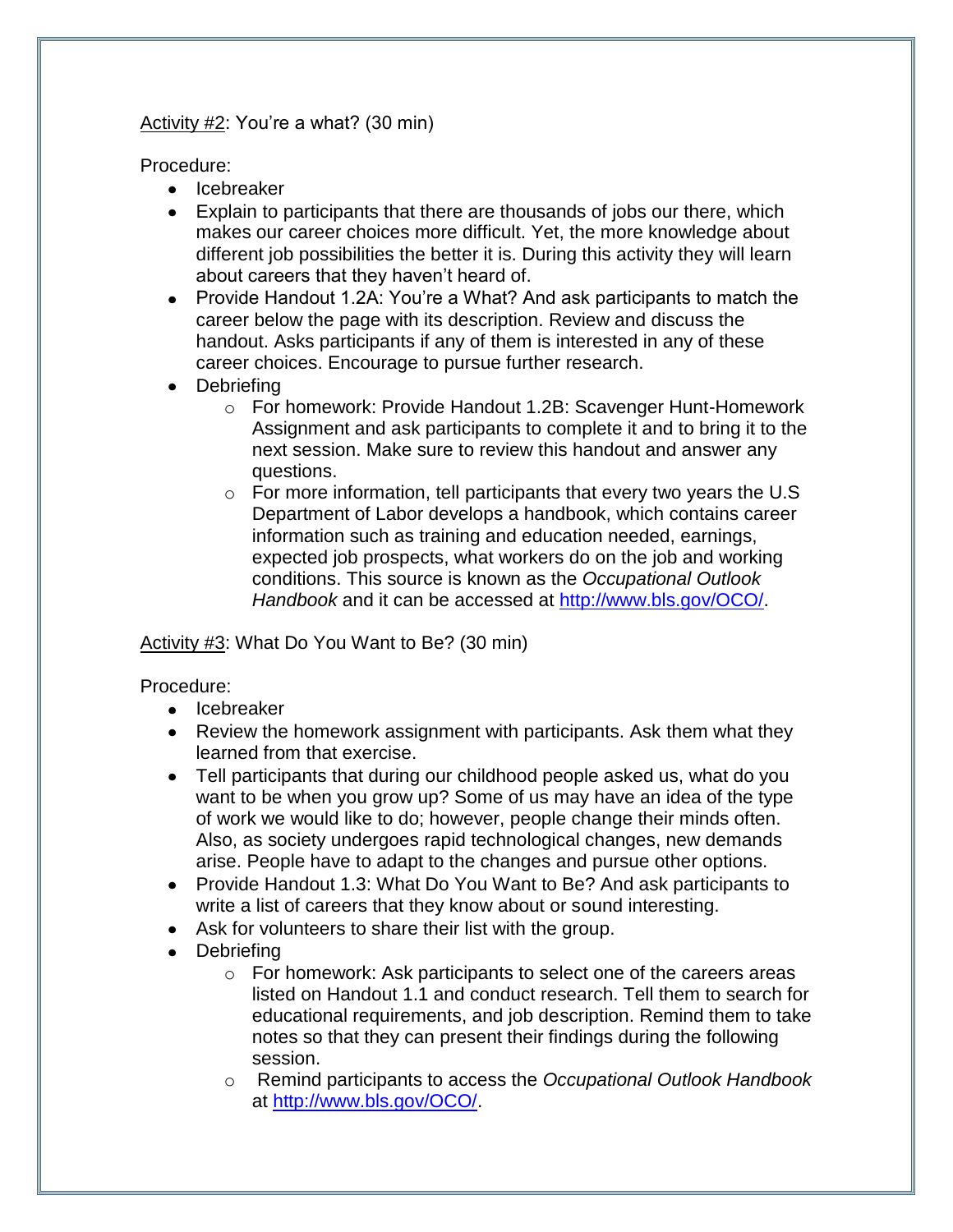Activity #4: Careers and Education Requirements (55 min)

Procedure:

- Icebreaker
- Remind participants about the homework assignment, which consisted of doing research on a career.
- Explain to participants that different careers have different education requirements; therefore, it is important for them to know what the requirements are for the careers that they are interested on.
- Have participants present their findings
- Debriefing

Activity #5: Career Exploration (Time may vary)

Procedure:

- Icebreaker
- Arrange for students to participate in a career/job fair so that they can have an opportunity to learn about other career choices. If this is not a possibility, have participants visit some sites in person or on the website. Provide Handout 1.5: Your Personal Career Exploration Chart and ask participants to complete it while in the fair or visit to site. This will serve for future reference.
	- $\circ$  Note to facilitator: There are other internet-based career exploration systems such as O\*Net Online: [http://online.onetcenter.org.](http://online.onetcenter.org/) This system was developed by the Department of Labor and offers occupational information and assessment tools which can be searched for using: Interest Profiler, Ability Profiler, and Work Importance Profiler. These tools allow individuals to get an idea of what type of occupations they would be inclined to depending on what they like. However, it is important to point out that the Ability Profiler must be administered by a trained professional. To assess these instruments' software and user's guide visit: [www.onetcenter.org/CIP.html.](http://www.onetcenter.org/CIP.html)
- Debriefing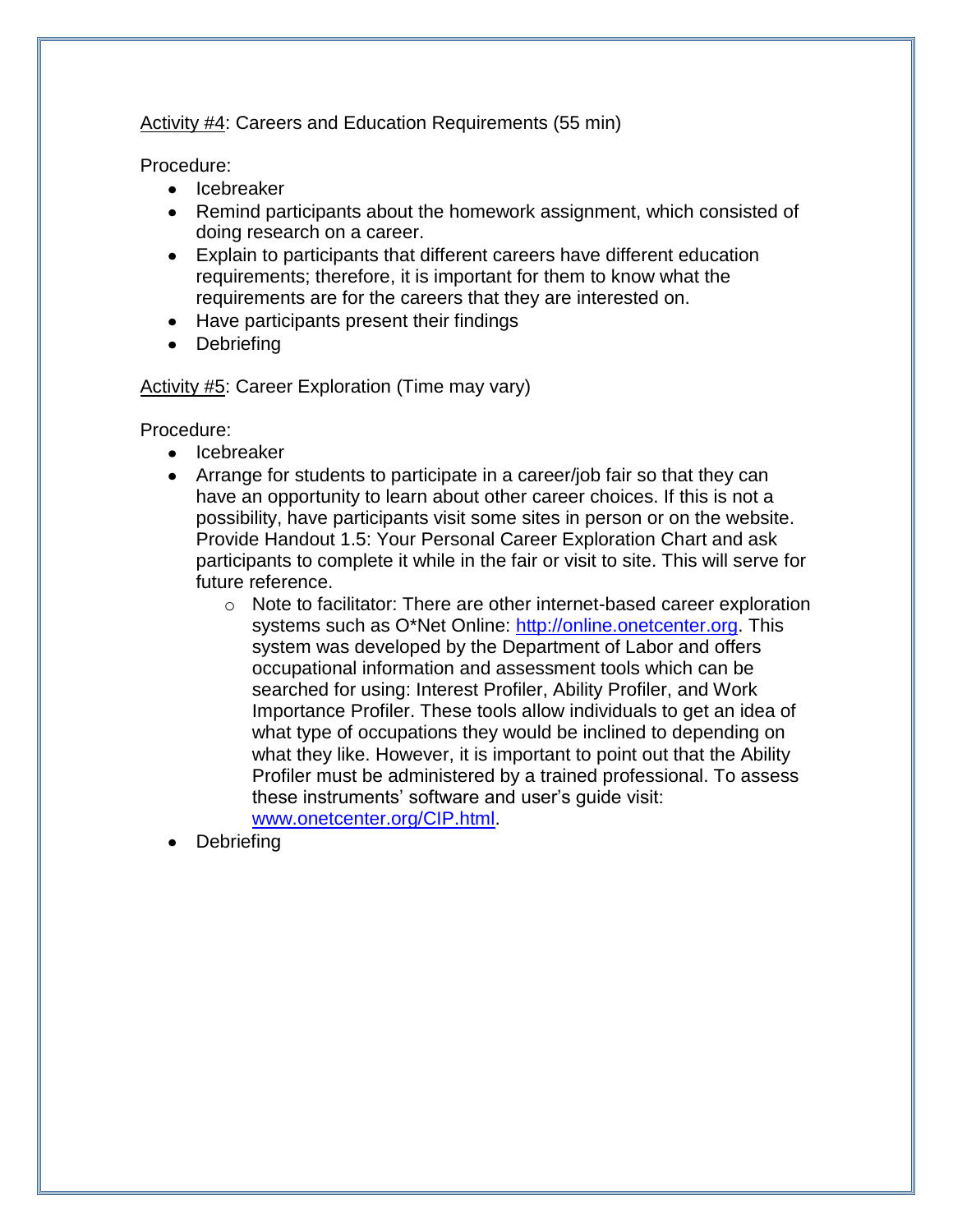### **Handout 1.1**

# **The Same Career Game**

| FIND SOMEONE ELSE WHO:                          | <b>THING IN COMMOM</b> | <b>NAME</b> |
|-------------------------------------------------|------------------------|-------------|
| Plans to attend the same college                |                        |             |
| Plans to study Communications                   |                        |             |
| Plans to study a career in the Science<br>field |                        |             |
| Plans to become a teacher                       |                        |             |
| Plans to become a doctor                        |                        |             |
| Plans to become a nurse                         |                        |             |
| Plans to become a professor                     |                        |             |
| Plans to become a lawyer                        |                        |             |
| Plans to become a Public Policy<br>advocate     |                        |             |
| Plans to become a hotel manager                 |                        |             |
| Plans to become a President                     |                        |             |
| Plans to become a politician                    |                        |             |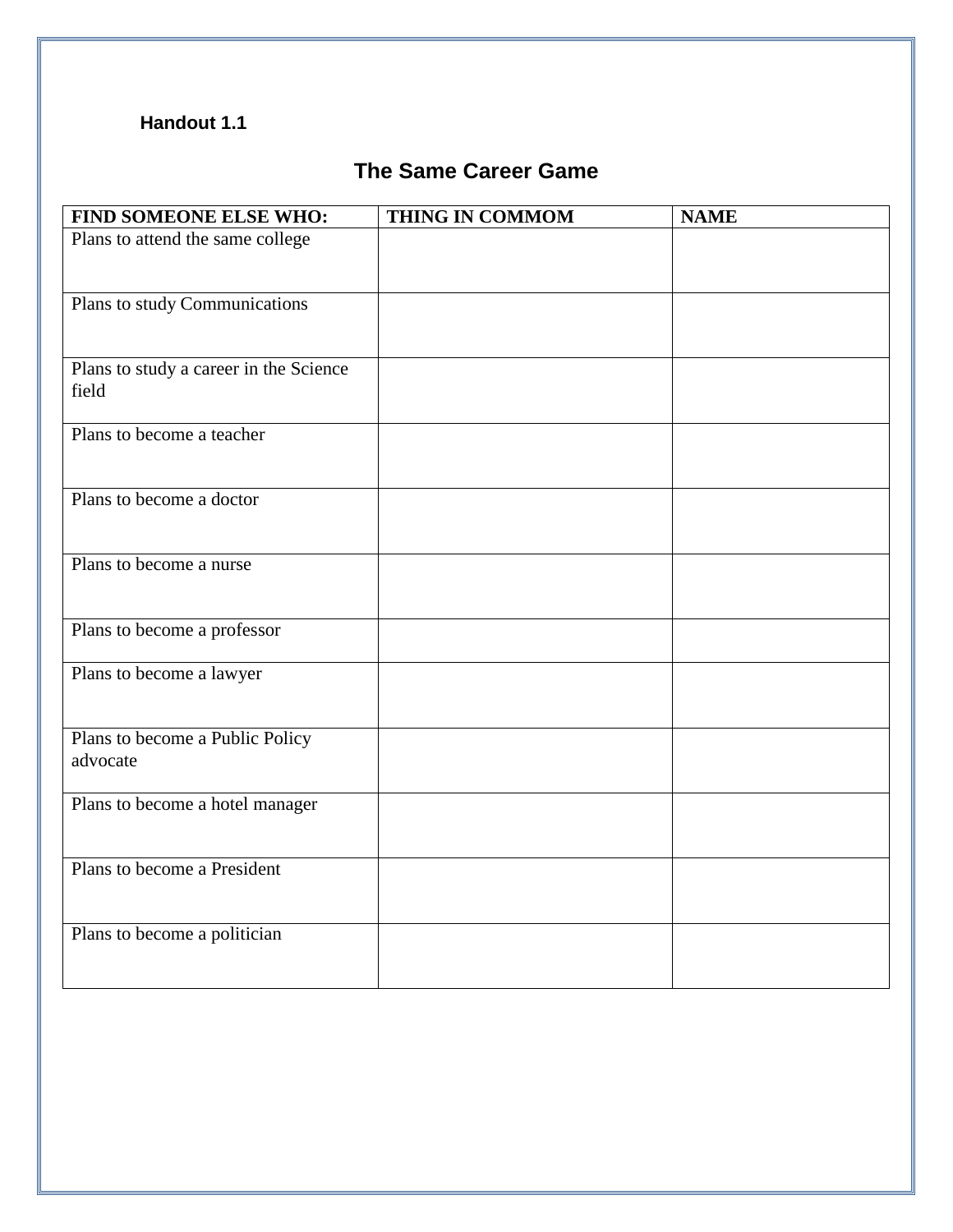#### **Handout 1.2A: You're a What?**

The answer is: Over 20,000! That's a lot of jobs. You have probably never heard of thousands of them. How can you learn about all the different career choices? Well, you can become a career explorer, investigating the world of work, searching for careers that spark your interest, and discovering how your interests and school subjects relate to those many possibilities.

**1**. I protect computer information from theft, tampering, or from being erased.

**2**. I arrange food for a photo that will be used on a product package or in an advertisement.

**3**. I blend words and music together to create a catchy tune that will help people remember the product being advertised.

4. I am a beekeeper. I build nesting areas for bees and collect their honey.

\_\_\_\_\_ **5**. I combine art with anatomy, physiology, and other sciences to create pictures of the human body or surgical techniques for textbooks.

**6**. I work in the theater. I am responsible for assembling and maintaining the actor's costumes.

**T**. I identify people's lies or confirm their truths by using special tests.

**8**. I play the part of an animated creature who promotes an international athletic event that takes place every four years.

**9**. I complete contracts between a buyer and a seller for the price and delivery of the stock or goods at a future date.

**10.** I treat people with physical or mental problems by suing songs and instruments to help them overcome their problems.

\_\_\_\_\_ **11**. I promote sporting events. Some of my responsibilities include setting up housing for athletes, sponsors and special guests; arranging for food and beverages; and finding sponsors to fund the event.

**12.** I get people out of jail (for a fee) by writing a promissory note that says the person promises to reappear in court at a later date. If they don't appear in court, I find them and bring them back to jail.

| А. | <b>Olympic Mascot</b>      | E. Bail Bonding Agent  | I. Medical Illustrator   |
|----|----------------------------|------------------------|--------------------------|
| В. | <b>Food Stylist</b>        | F. Tournament Director | J. Data Security Analyst |
| C. | <b>Futures Executioner</b> | G. Music Therapist     | K. Forensic Psychologist |
| D. | Jingle Writer              | H. Apiarist            | L. Wardrobe Supervisor   |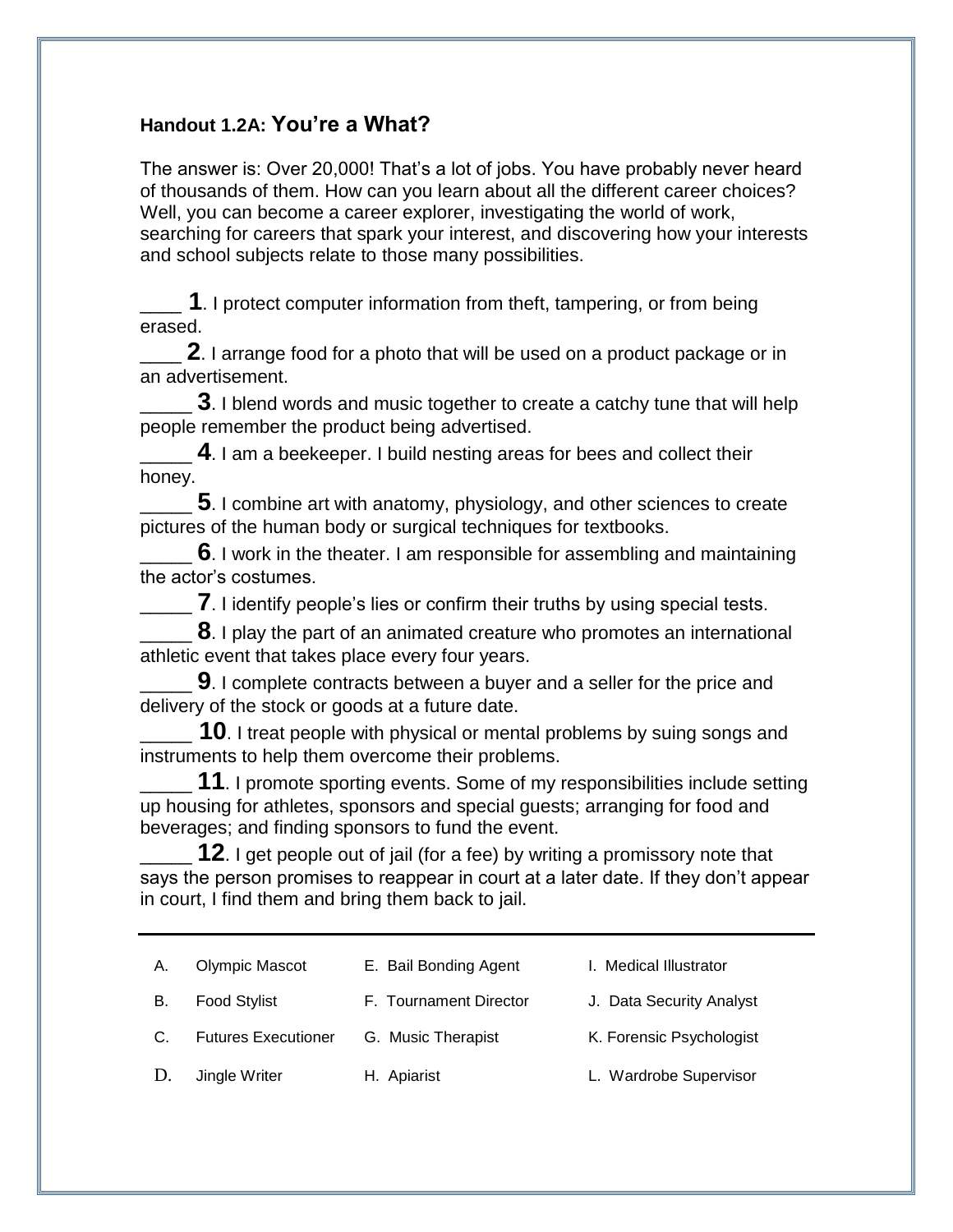#### **Handout 1.2B:**

## **Scavenger Hunt-Homework Assignment**

Complete the following using the *Occupational Outlook Handbook* at <http://www.bls.gov/OCO/> or the internet.

- 1. Find 5 careers related to the health professions.
	- 1. 2. 3. 4.
	- 5.
- 2. Find 5 careers in hotel management.
	- 1.
	- 2.
	- 3.
	- 4.
	- 5.
- 3. Find 5 careers in education.
	- 1.
	- 2.
	- 3.
	- 4.
	- 5.
- 4. Find 5 careers in science.
	- 1.
	- 2.
	- 3.
	- 4.
	- 5.
- 5. Find 5 careers in technology.
	- 1.
	- 2.
	- 3.
	- 4.
	- 5.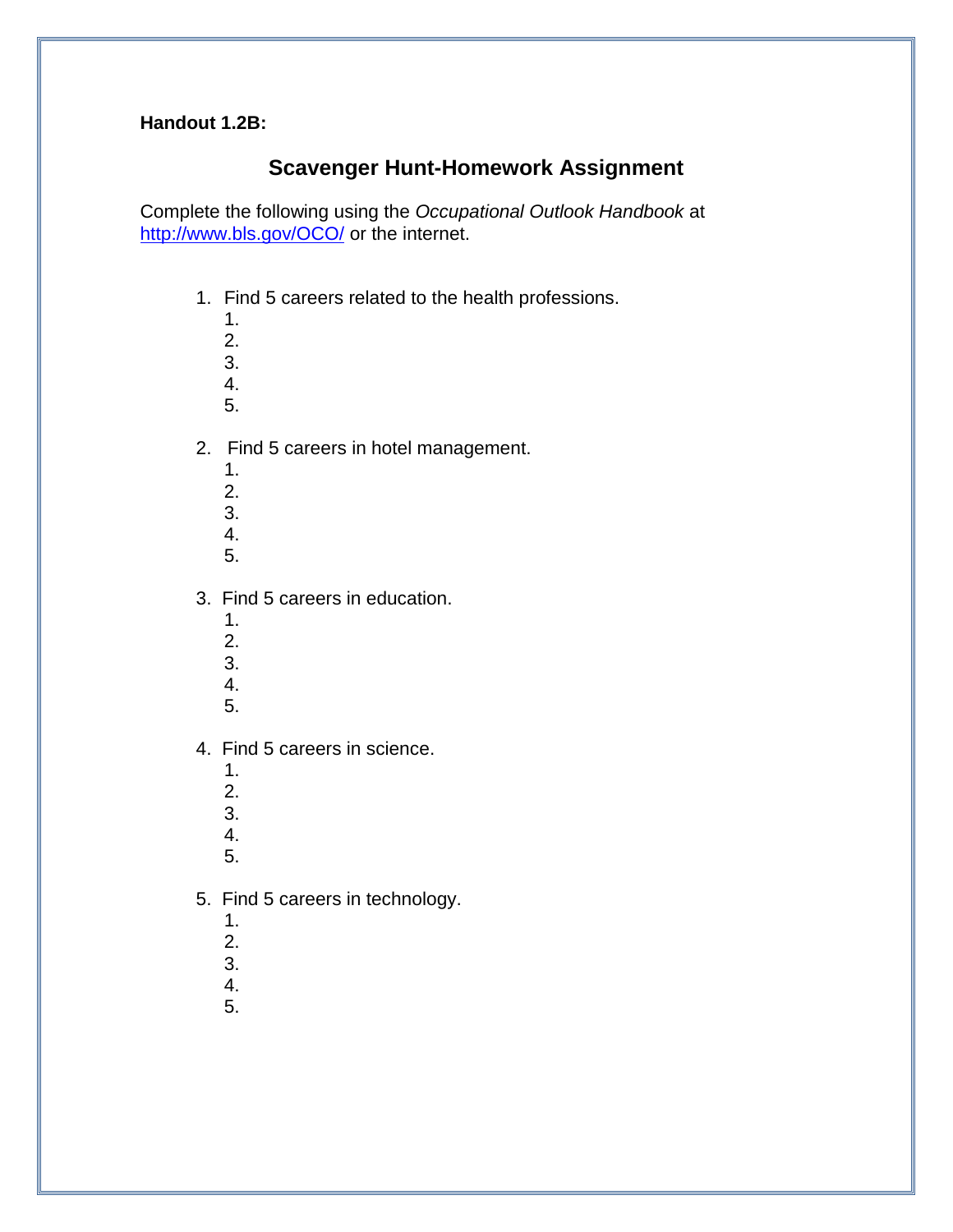#### **Handout 1.3**

### **What do you Want to Be?**

Students sometimes think about what they want to be in the future. Have you thought about careers that interest you? Whether you have or haven't, it's okay. Even people already in the workforce change their minds, jobs, and careers.

Let's start with listing some careers you know about that sound interesting to you. Write as many as you can think of in the space below.

| $\begin{tabular}{c} 2. & \begin{tabular}{@{}c@{}} \multicolumn{3}{c}{} \multicolumn{3}{c}{} \multicolumn{3}{c}{} \multicolumn{3}{c}{} \multicolumn{3}{c}{} \multicolumn{3}{c}{} \multicolumn{3}{c}{} \multicolumn{3}{c}{} \multicolumn{3}{c}{} \multicolumn{3}{c}{} \multicolumn{3}{c}{} \multicolumn{3}{c}{} \multicolumn{3}{c}{} \multicolumn{3}{c}{} \multicolumn{3}{c}{} \multicolumn{3}{c}{} \multicolumn{3}{c}{} \multicolumn{3}{c}{} \multicolumn{3}{c}{} \multicolumn{3$ |  |
|----------------------------------------------------------------------------------------------------------------------------------------------------------------------------------------------------------------------------------------------------------------------------------------------------------------------------------------------------------------------------------------------------------------------------------------------------------------------------------|--|
|                                                                                                                                                                                                                                                                                                                                                                                                                                                                                  |  |
| 4.                                                                                                                                                                                                                                                                                                                                                                                                                                                                               |  |
|                                                                                                                                                                                                                                                                                                                                                                                                                                                                                  |  |
|                                                                                                                                                                                                                                                                                                                                                                                                                                                                                  |  |
| 7.                                                                                                                                                                                                                                                                                                                                                                                                                                                                               |  |
|                                                                                                                                                                                                                                                                                                                                                                                                                                                                                  |  |
| $9. \begin{tabular}{l} \hline \end{tabular}$                                                                                                                                                                                                                                                                                                                                                                                                                                     |  |
|                                                                                                                                                                                                                                                                                                                                                                                                                                                                                  |  |

\_\_\_\_\_\_\_\_\_\_\_\_\_\_\_\_\_\_\_\_\_\_\_\_\_\_\_\_\_\_\_\_\_\_\_\_\_\_\_\_\_\_\_\_\_\_\_\_\_\_\_\_\_

\_\_\_\_\_\_\_\_\_\_\_\_\_\_\_\_\_\_\_\_\_\_\_\_\_\_\_\_\_\_\_\_\_\_\_\_\_\_\_\_\_\_\_\_\_\_\_\_\_\_\_\_\_

What is it about these jobs that you like: